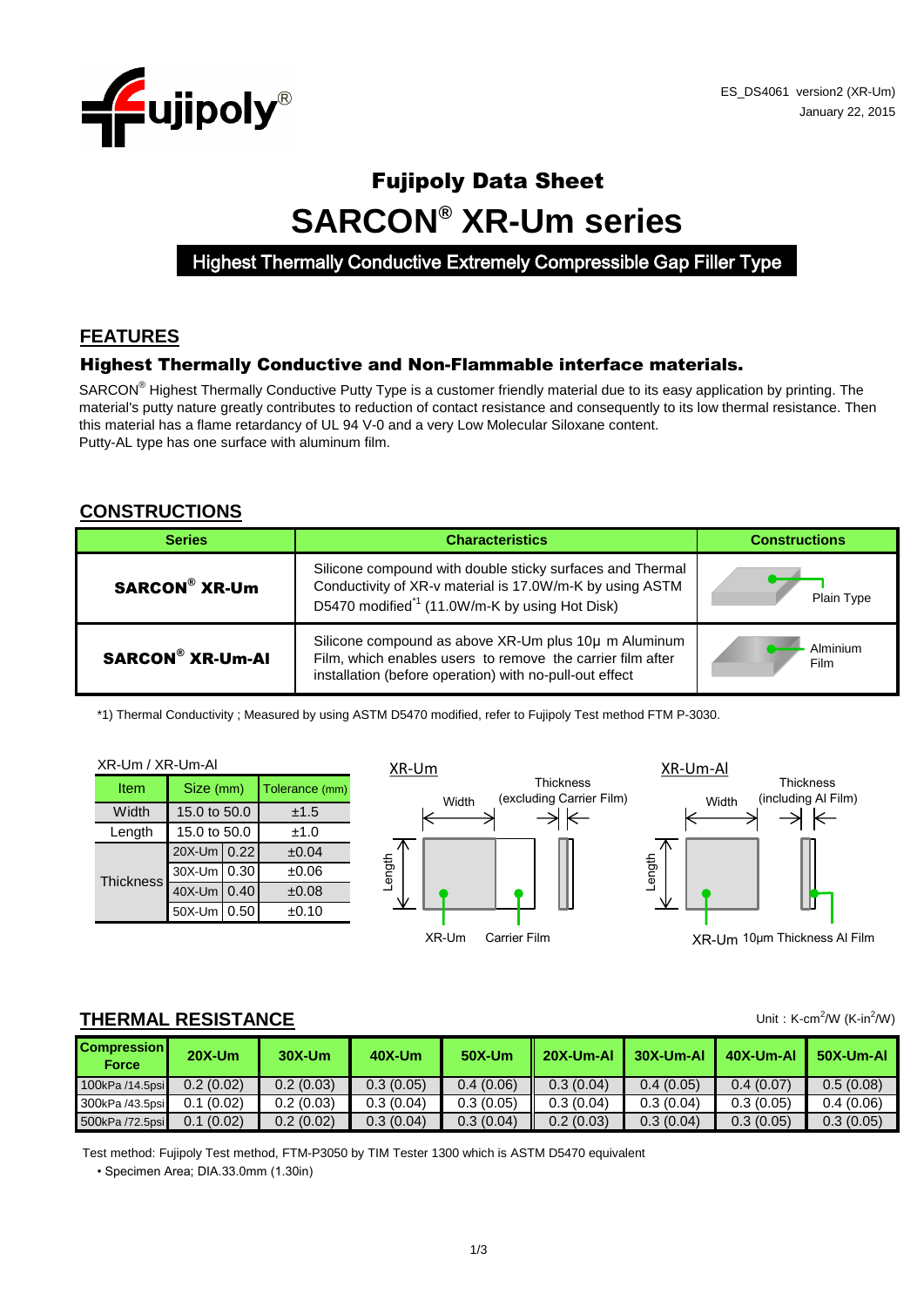# **TYPICAL PROPERTIES**

| <b>Properties</b> |                             | unit                        |      |                         | <b>XR-Um</b>                        | <b>Test method</b>       | <b>Specimen</b> |  |
|-------------------|-----------------------------|-----------------------------|------|-------------------------|-------------------------------------|--------------------------|-----------------|--|
| Physical          | Color                       |                             |      |                         | Light Gray                          | Visual                   |                 |  |
| Properties        | <b>Specific Gravity</b>     |                             |      |                         | 3.2                                 | ASTM D792                | A               |  |
| Electrical        |                             |                             | 50Hz |                         | 9.49                                |                          | A               |  |
| Properties        | Dielectric Constant         |                             | 1kHz |                         | 8.19                                | ASTM D <sub>150</sub>    |                 |  |
|                   |                             |                             | 1MHz |                         | 7.71                                |                          |                 |  |
|                   | <b>Dissipation Factor</b>   |                             | 50Hz |                         | 0.1800                              | ASTM D150                | A               |  |
|                   |                             |                             | 1kHz |                         | 0.0516                              |                          |                 |  |
|                   |                             |                             | 1MHz |                         | 0.0047                              |                          |                 |  |
| Thermal           | <b>Thermal Conductivity</b> |                             |      |                         | by ASTM D5470<br>17.0               | ASTM D5470 <sup>"1</sup> |                 |  |
| Properties        |                             | $W/m-K$                     |      | by Hot Disk<br>11.0     |                                     | ISO/CD 22007-2           |                 |  |
|                   | <b>Useful Temperature</b>   | $^{\circ}C$ ( $^{\circ}F$ ) |      |                         | $-40$ to $+150$ ( $-40$ to $+302$ ) |                          |                 |  |
|                   | Low molecular<br>Siloxane   | wt%                         |      | $D_4$ to $D_{20}$ Total | 0.0010 or less                      | Gas<br>Chromatographic   |                 |  |
|                   | <b>Flame Retardant</b>      |                             |      |                         | $V-0^2$                             | <b>UL 94</b>             |                 |  |

• Specimen A: 2mmT

\*1) Thermal Conductivity ; Measured by using ASTM D5470 modified, refer to Fujipoly Test method FTM P-3030.

\*2) XR-Um-Al : V-0 equivalent

| <b>DURABILITY</b> | Unit: $K$ -cm <sup>2</sup> |  |
|-------------------|----------------------------|--|
|                   |                            |  |

Unit:  $K$ -cm<sup>2</sup>/W

| <b>Test Property</b> | <b>Specimen</b> | $120^{\circ}$ C |        |               |          | 150°C                                                                    |        |        |          |
|----------------------|-----------------|-----------------|--------|---------------|----------|--------------------------------------------------------------------------|--------|--------|----------|
|                      |                 | <b>Initial</b>  | 250hrs | 500hrs        | .000hrs  | <b>Initial</b>                                                           | 250hrs | 500hrs | 1,000hrs |
| Thermal Resistance   | $20X-Um$        | 0.20            | 0.17   | 0.19          | 0.21     | 0.20                                                                     | 0.26   | 0.26   | 0.26     |
|                      | $40X$ -Um       | 0.29            | 0.30   | 0.30          | 0.30     | 0.29                                                                     | 0.31   | 0.35   | 0.37     |
|                      |                 |                 |        |               |          |                                                                          |        |        |          |
| <b>Test Property</b> | <b>Specimen</b> | 85°C/85%RH      |        |               |          | $-40^{\circ}C(30\text{min}) \Leftrightarrow +125^{\circ}C(30\text{min})$ |        |        |          |
|                      |                 | <b>Initial</b>  | 250hrs | <b>500hrs</b> | 1,000hrs | <b>Initial</b>                                                           | 250hrs | 500hrs | 1,000hrs |
| Thermal Resistance   | $20X-Um$        | 0.20            | 0.20   | 0.22          | 0.22     | 0.20                                                                     | 0.18   | 0.19   | 0.19     |
|                      | $40X$ -Um       | 0.29            | 0.28   | 0.28          | 0.30     | 0.29                                                                     | 0.29   | 0.28   | 0.31     |

•Specimen Area; 15mm square  $-40^{\circ}$ C =  $-40^{\circ}$ F • Thermal Resistance ; Measured by using ASTM D5470 modified, refer to Fujipoly Test method FTM P-3030. reduced temperature

・Specimen is sandwiched between aluminum blocks. 85℃ = 185°F

- 
- 
- $120^{\circ}$ C = 248 $^{\circ}$ F
- 125℃ = 257°F
- $150^{\circ}$ C = 302°F

### **HANDLING METHOD for XR-Um series**



・Peel the product with Carrier Film off from PET Film



・Apply onto Heat Sink



・Roll twice on the film to attach to heat sink



・Peel off instantly the PET film to horizontal direction